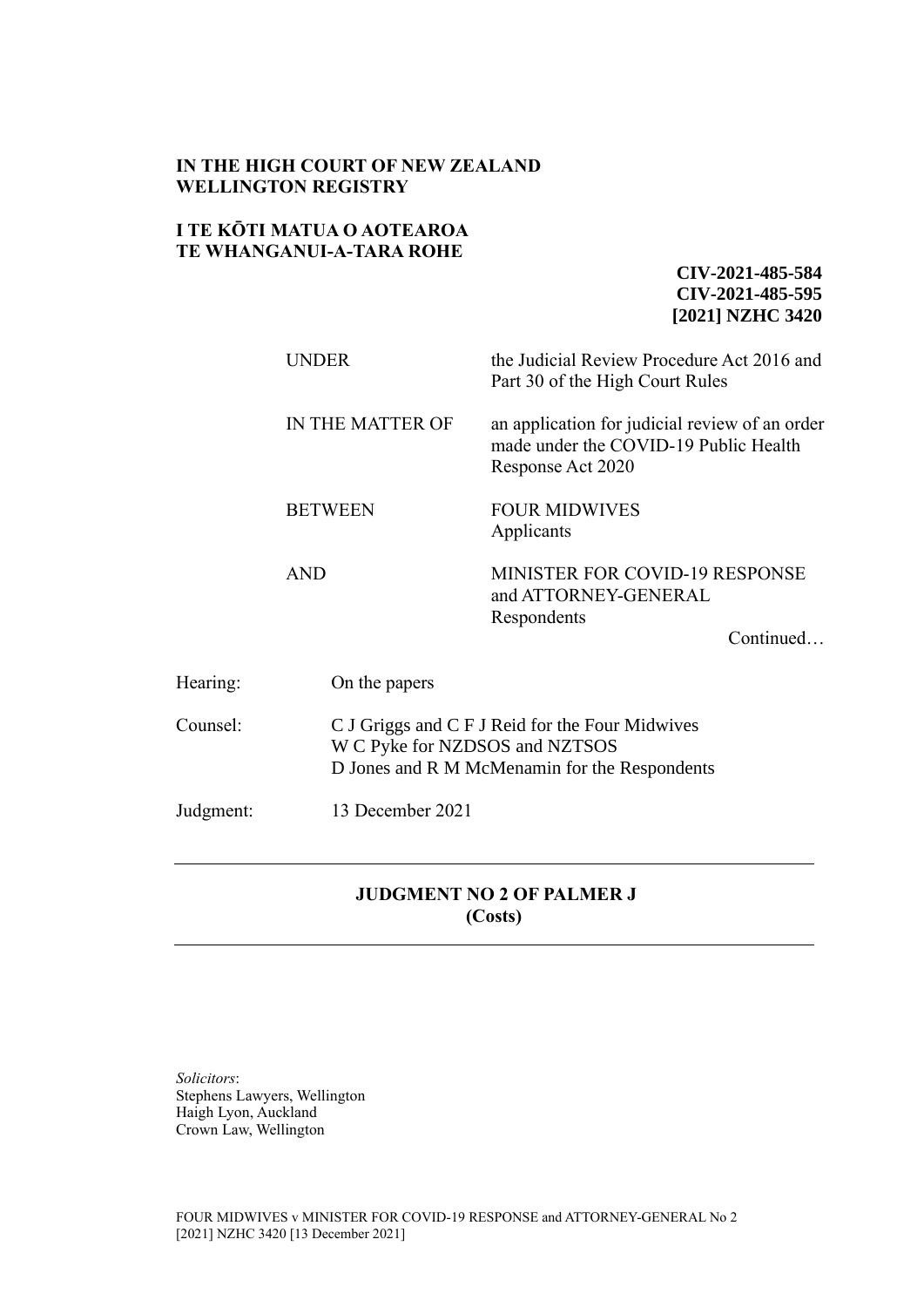… Continued

**CIV-2021-485-595**

| <b>UNDER</b>     | the Judicial Review Procedure Act 2016 and<br>the Declaratory Judgments Act 1908                                                                               |
|------------------|----------------------------------------------------------------------------------------------------------------------------------------------------------------|
| IN THE MATTER OF | the making and amendment of the COVID-<br>19 Public Health Response (Vaccinations)<br>Order 2021 under s 11 of the COVID-19<br>Public Health Response Act 2020 |
| <b>BETWEEN</b>   | NZDSOS INC<br><b>First Applicant</b>                                                                                                                           |
|                  | <b>NZTSOS INC</b><br>Second Applicant                                                                                                                          |
| <b>AND</b>       | MINISTER FOR COVID-19 RESPONSE,<br>DIRECTOR-GENERAL OF HEALTH and<br>ATTORNEY-GENERAL<br>Respondents                                                           |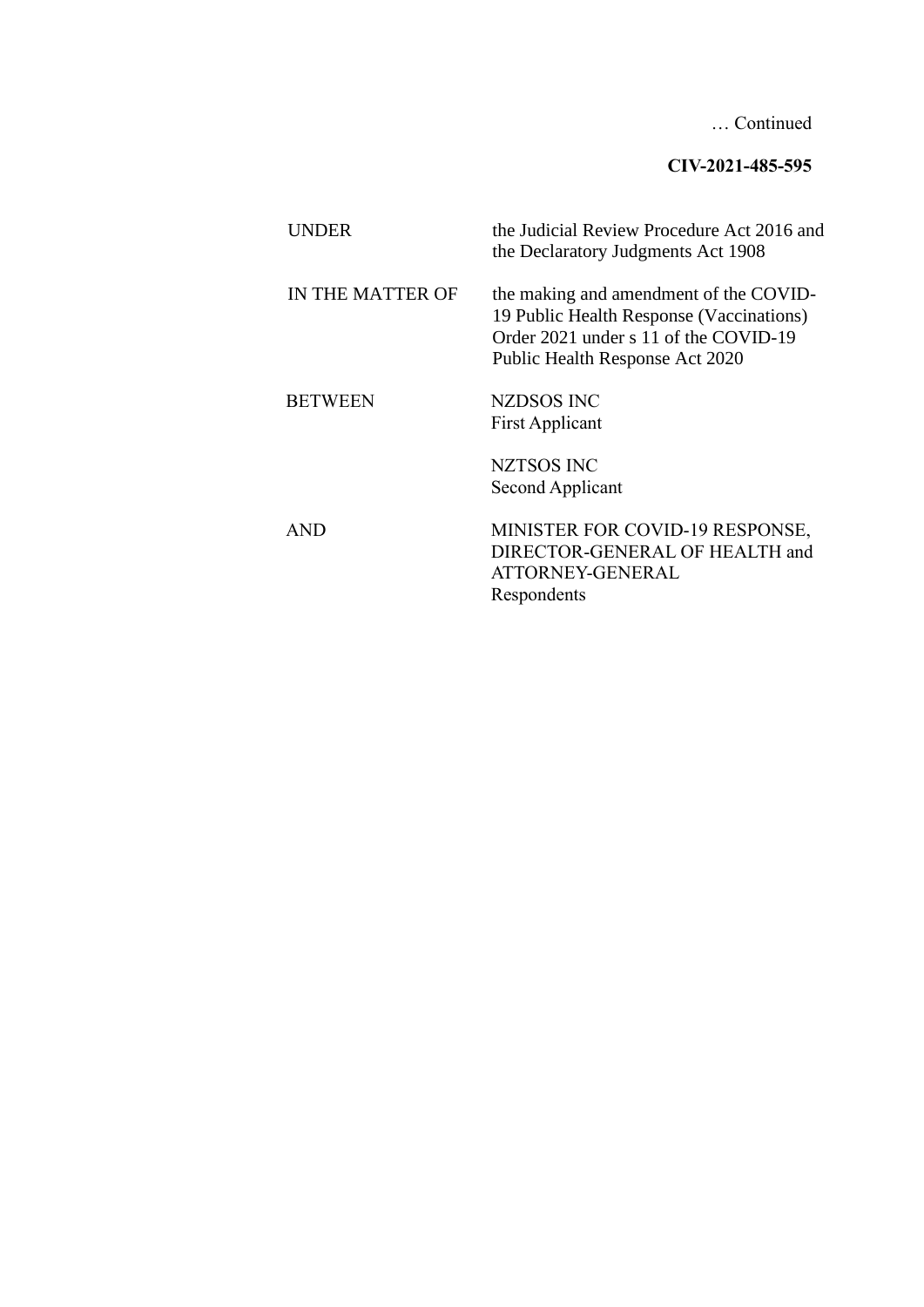## **What happened?**

[1] On 12 November 2021 I issued judgment in judicial review proceedings brought by the Four Midwives and on one cause of action in proceedings brought by NZDSOS and NZTSOS.<sup>1</sup> In summary, I said:

[1] Under the COVID-19 Public Health Response Act 2020 (the Act), the responsible Minister has made orders requiring individuals in certain occupations to be vaccinated against COVID-19. In this case, four midwives challenge the order relating to them. That challenge was heard together with the first cause of action brought by two incorporated societies, NZDSOS and NZTSOS (New Zealand Doctors and Teachers, respectively, Speaking Out with Science). They argue the COVID-19 Public Health Response (Vaccinations) Order 2021 (the Order) is not legally valid because the Act does not empower it to be made, if interpreted consistently with the right to refuse medical treatment under the New Zealand Bill of Rights Act 1990 (Bill of Rights) and the principle of legality. A second cause of action of NZDSOS and NZTSOS, that the Order is invalid because it is not a reasonable and justified limit on the right under s 5 of the Bill of Rights, has yet to be heard.

[2] The words of the Act encompass the power to require a person not to associate with others unless vaccinated, and to be vaccinated in order to engage in an activity. Interpreting the empowering provision in light of its purpose and context does not detract from that. The right to refuse to undergo medical treatment under s 11 of the Bill of Rights is engaged here. No order can be made under the empowering provision that limits the right unless it is reasonable, prescribed by law and can be demonstrably justified in a free and democratic society under s 5 of the Bill of Rights. In this case, the applicants do not argue the Order is an unjustified limit. The Bill of Rights does not require the usual purposive interpretation of the empowering provision to be narrowed to mean that the Order is outside its scope. Indeed, the text of the Act explicitly indicates that Parliament envisaged that orders may be made which limit rights under the Bill of Rights, as long as the limits are justified under s 5. The common law principle of legality, which requires legislative limitations on fundamental rights to be clearly expressed, does not require a different interpretation.

[3] I decline the application. I anonymise the four midwives in this judgment. I direct their court file not be searched without permission of a Judge, for three years, to preserve their effective exercise of the right of access to justice, in light of concerns for them and their family members deriving from current social division.

[2] I also said:

[85] Because of the public interest in clarification of an important legal issue directly affecting the rights and employment of the applicants, and they have acted reasonably, I am inclined to let costs lie where they fall under r 14.7(e) of the High Court Rules 2016. However, I have not heard the parties

<sup>&</sup>lt;sup>1</sup> *Four Midwives, NZDSOS and NZTSOS v Minister for COVID-19 Response* [2021] NZHC 3064.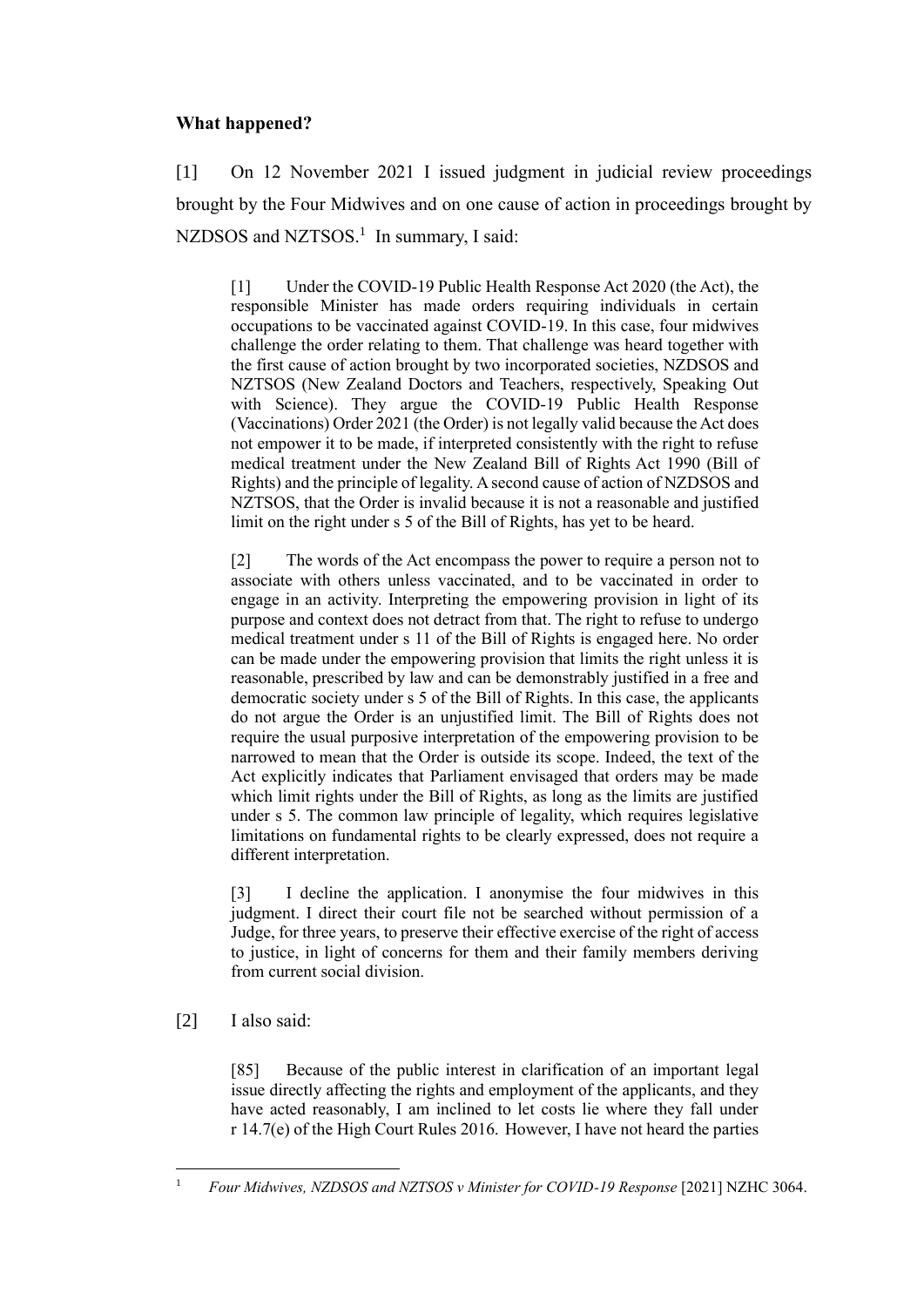on costs. If the Crown wishes to pursue costs, they may file submissions of no more than 10 pages within 10 working days of the judgment and the applicants may file submissions in response within 10 working days of that.

## **Submissions**

[3] Despite my indicated inclination, the Crown seeks "modest costs" of \$7,369.25 against the Four Midwives and \$4,976.45 against NZDSOS and NZTSOS in accordance with category 2, band A for specified steps. Mr Jones, for the Crown, accepts the proceedings concerned a matter of genuine public interest and importance. But he submits the applicants did not act reasonably in the conduct of the proceedings. That is because he submits reasonable applicants:

- (a) would not have sought an urgent hearing;
- (b) would have had regard to the judgment in *GF v Minister for COVID-*19 Response about a similar issue;<sup>2</sup> and
- (c) would have awaited a further judgment about a similar issue, in *Four Aviation Security Service Employees v Minister for COVID-19 Response*, that was pending at the time of the hearing of these proceedings.<sup>3</sup>

[4] Mr Griggs, for the Four Midwives, opposes the Crown's claim and seeks indemnity costs for doing so, because the Crown has acted inexplicably and unreasonably. Mr Pyke, for NZDSOS and NZTSOS, also submits the claim for costs against them should be declined. He submits the point argued was not put in issue in *GF*, as the Crown appears to concede. It was not argued in *Four Aviation Security Employees* in the depth it was here, and that judgment was delivered after the hearing.

<sup>2</sup> *GF v Minister for COVID-19 Response* [2021] NZHC 2526.

<sup>3</sup> *Four Aviation Security Service Employees v Minister for COVID-19 Response* [2021] NZHC 3012.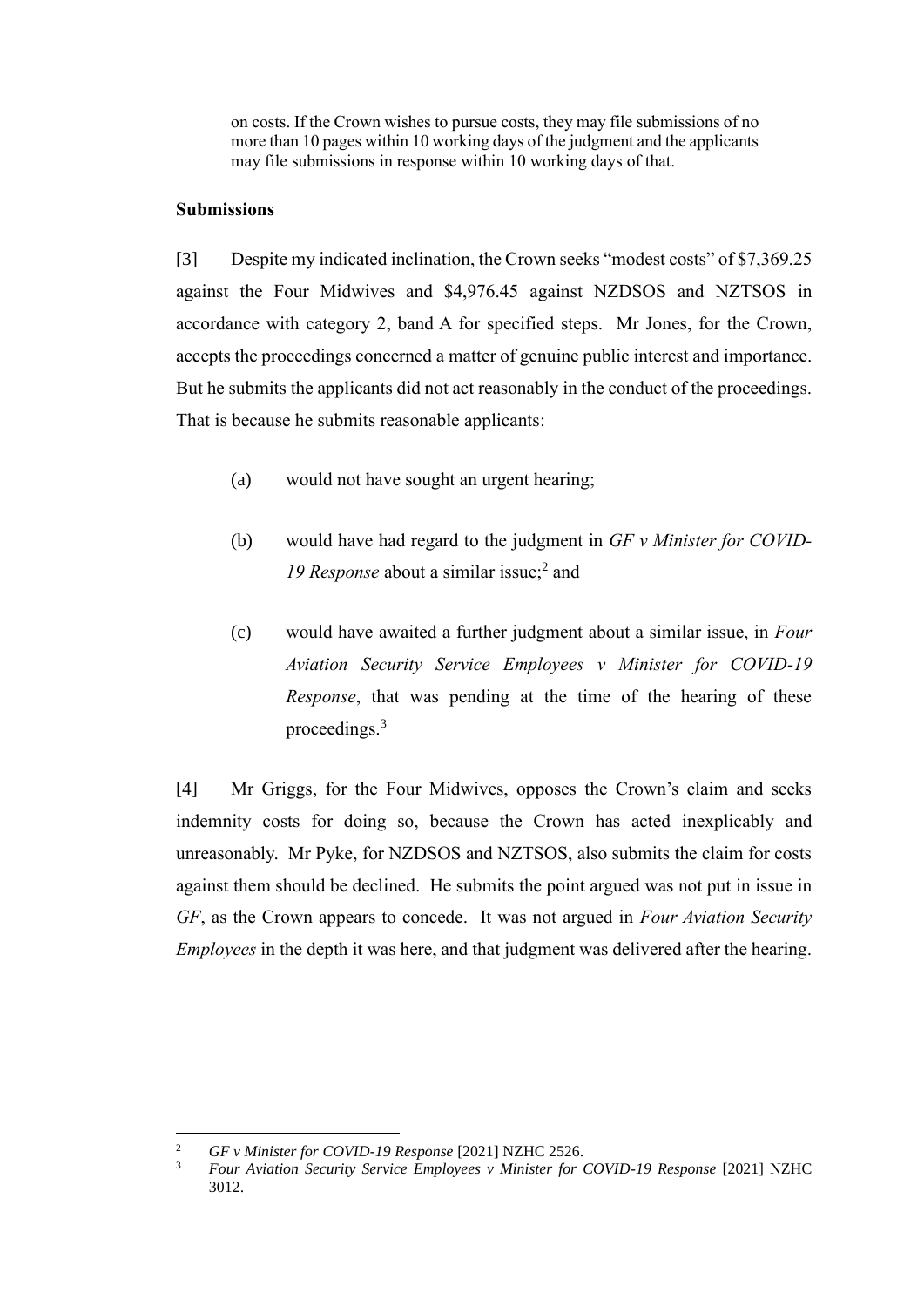#### **Should costs be awarded?**

[5] The fundamental principle is that the party who fails in a proceeding pays costs to the party who succeeds. $4$  But the Court may refuse to award costs if the proceeding concerns a matter of public interest and the party opposing costs acted reasonably in the conduct of the proceeding.<sup>5</sup> As the Supreme Court said in *Environmental Defence Society Inc v New Zealand King Salmon Co Ltd*: 6

We should emphasise that our decision on the SOS appeal does not mean that whenever a group claiming to be acting in the public interest brings an appeal to this Court, it will be insulated from paying costs if unsuccessful. Rather, the outcome will be determined by the particular circumstances of this case. Here, it is the fact that SOS did have some success in the appeals that persuades us that costs should lie where they fall, **although it is also relevant that the appeals concerned matters of public interest, that SOS was not pursuing a commercial benefit and that it acted reasonably in its conduct of the appeal.**

[6] I do not accept the Crown's submission that the applicants acted unreasonably. As the Crown concedes, these proceedings concern matters of genuine public interest and importance. As the Crown also concedes, the *GF* judgment did not deal with the particular issue raised here. Judgment in the *Four Aviation Security Service Employees* case had not been issued when the applicants sought urgency. Given the interests at stake, and the mandatory vaccination deadline, the applicants were entitled to seek urgency. Mallon J considered whether the Four Midwives' case should be heard urgently or not. She indicated her preliminary view on 28 October 2021 that it should be heard urgently.<sup>7</sup> On 29 October 2021, Mallon J rejected the Crown's submissions to the contrary, saying she was "satisfied that the importance of the issue and the imminent consequences for the applicants warrant this proceeding being allocated an urgent hearing".<sup>8</sup> It is difficult to see how the Four Midwives could have been acting unreasonably in making a submission that was accepted by the Court and has not been the subject of appeal.

<sup>4</sup> High Court Rules 2016, r 14.2(1)(a); *Manukau Golf Club Inc v Shoye Venture Ltd* [2012] NZSC 109, [2013] 1 NZLR 305 at [8].

<sup>&</sup>lt;sup>5</sup> *Ratepayers and Residents Action Assoc Inc v Auckland City Council* [1986] 1 NZLR 746 (CA); affirmed in *New Zealand Climate Science Education Trust v National Institute of Water and Atmospheric Research Ltd* [2013] NZCA555 at [13].

<sup>6</sup> *Environmental Defence Society Inc v New Zealand King Salmon Co Ltd* [2014] NZSC 167, (2014) 25 PRNZ 637 at [45] (emphasis added)

<sup>7</sup> *F v Minister for COVID-19 Response* HC Wellington CIV-2021-485-584, 28 October 2021 at [6].

<sup>8</sup> *F v Minister for COVID-19 Response* HC Wellington CIV-2021-485-584, 29 October 2021 at [2].